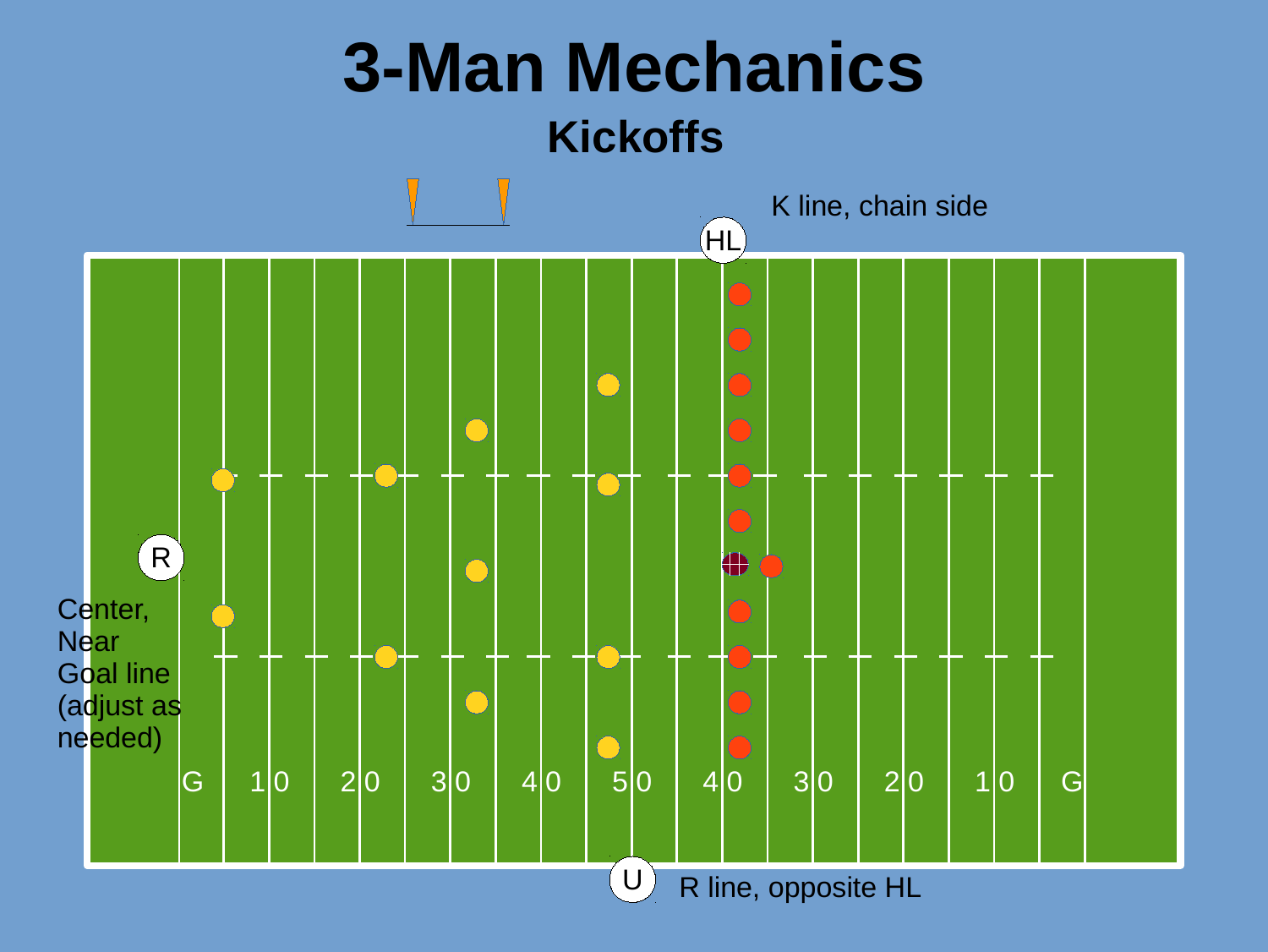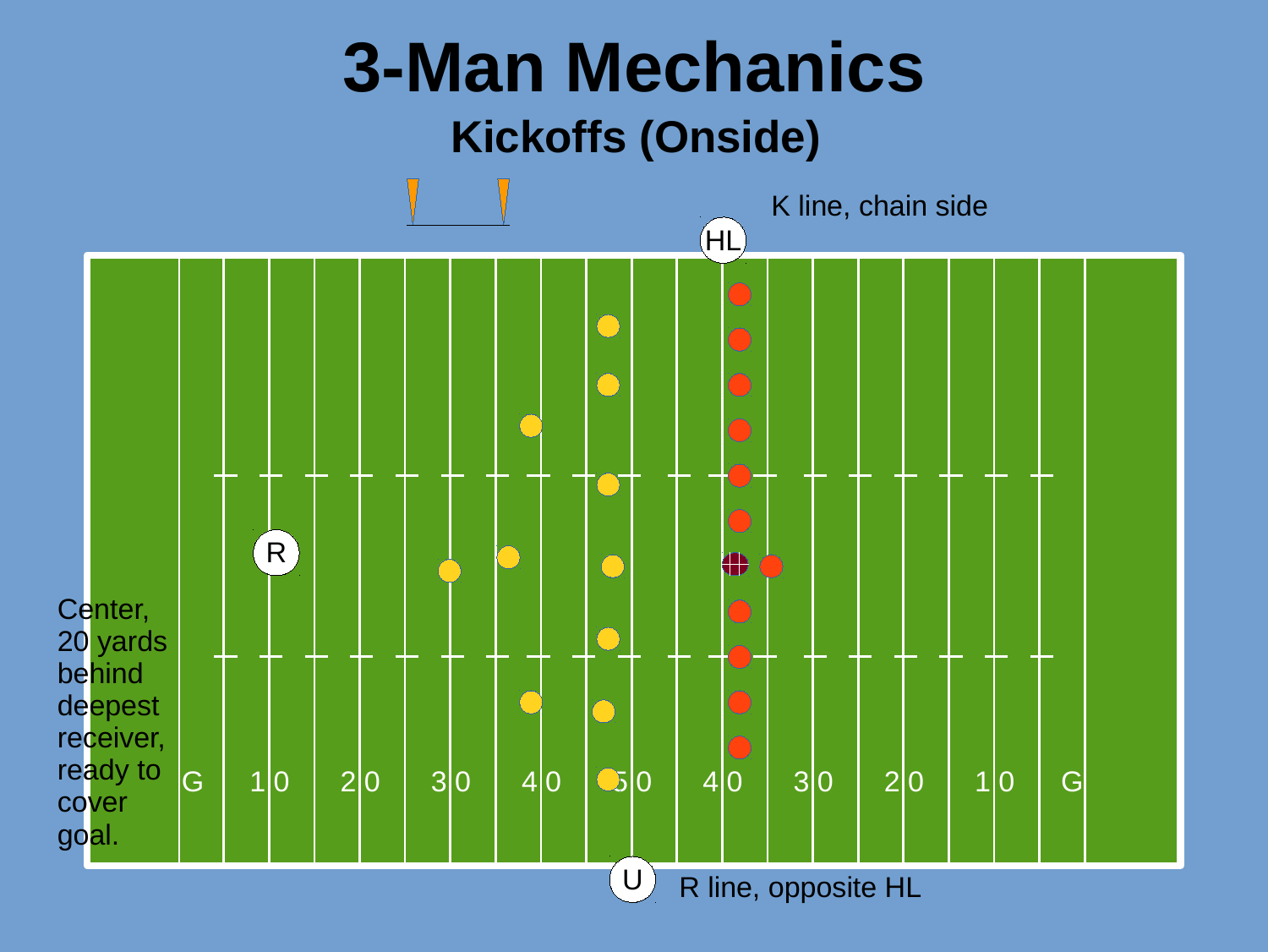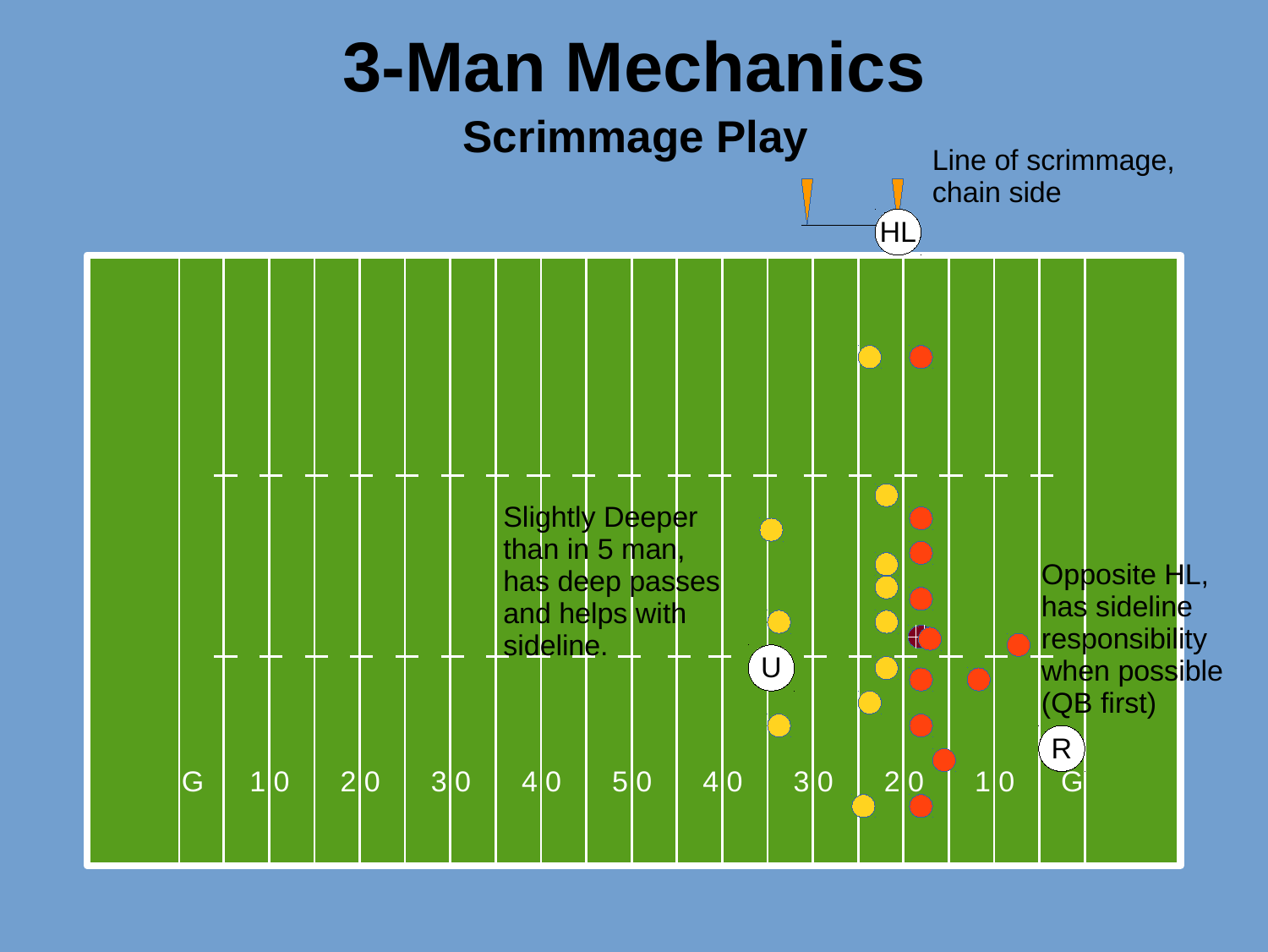## **3-Man Mechanics Scrimmage Play (Near Goal)**

Line of scrimmage, chain side. Move to goal on snap and work back.



Line of scrimmage, opposite HL. Move to goal on snap and work back.

 $\bigcup$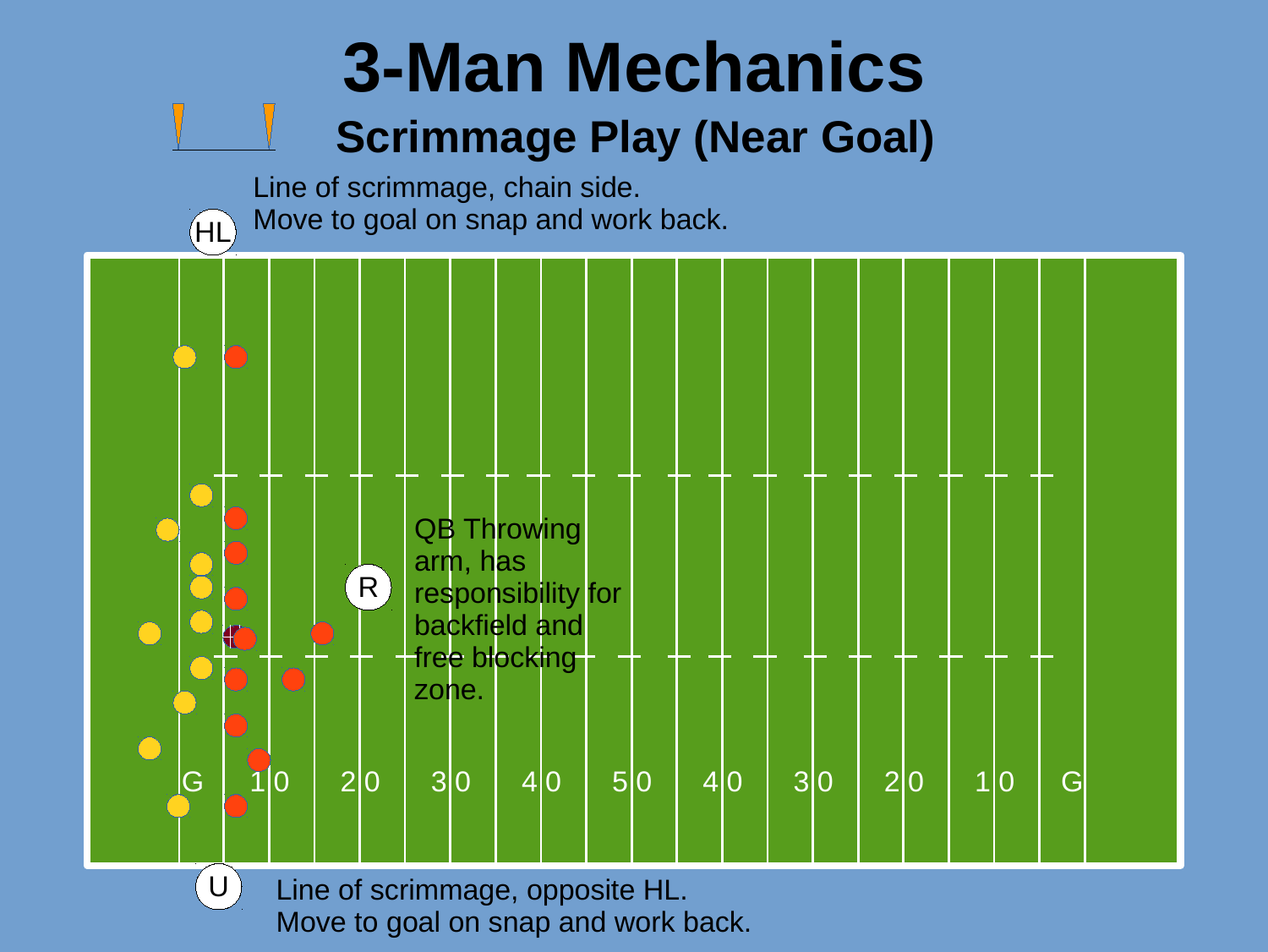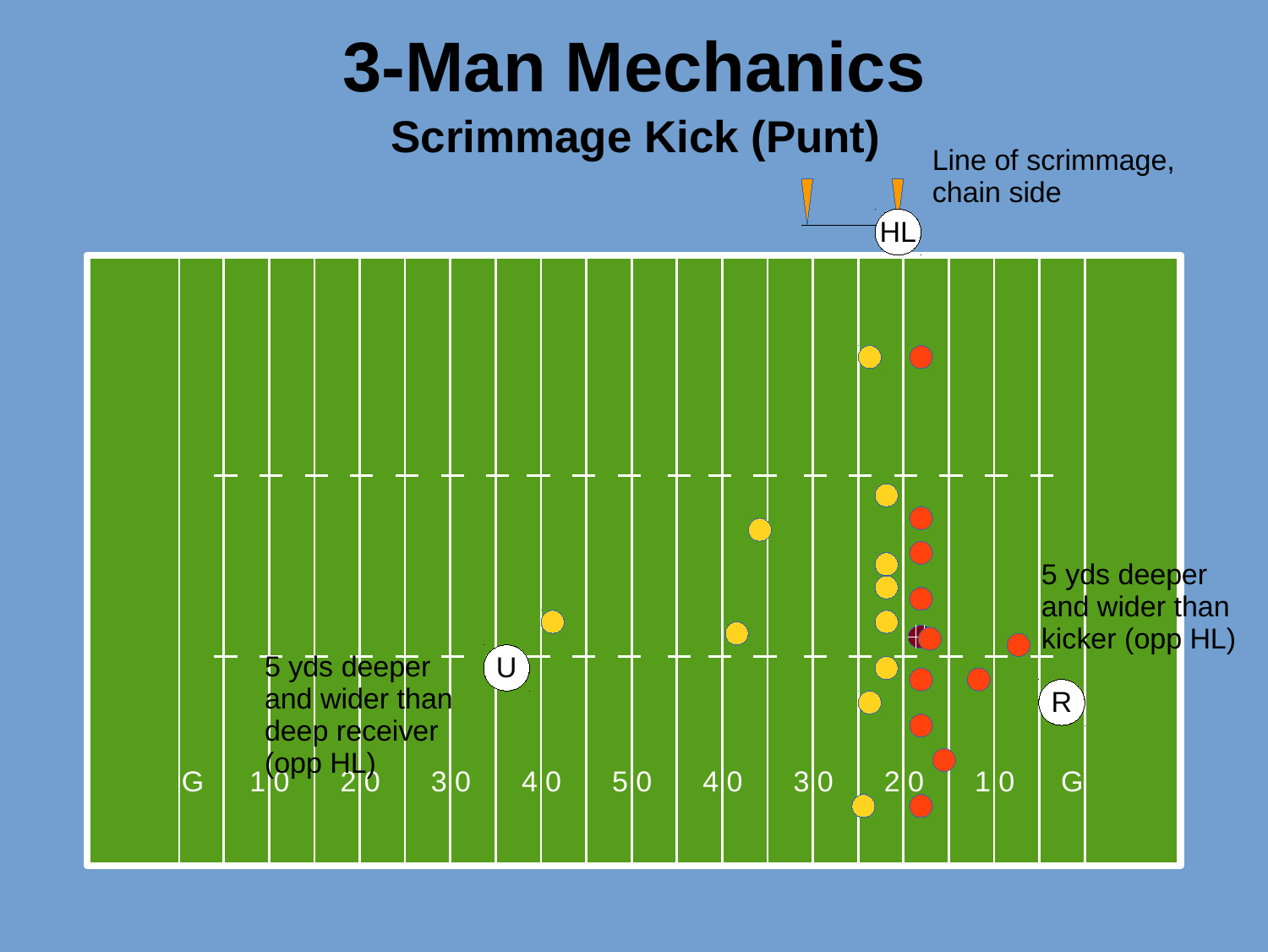





 $\dot{}$  U  $)$ Line of scrimmage, opposite HL; Quick look at crossbar if necessary